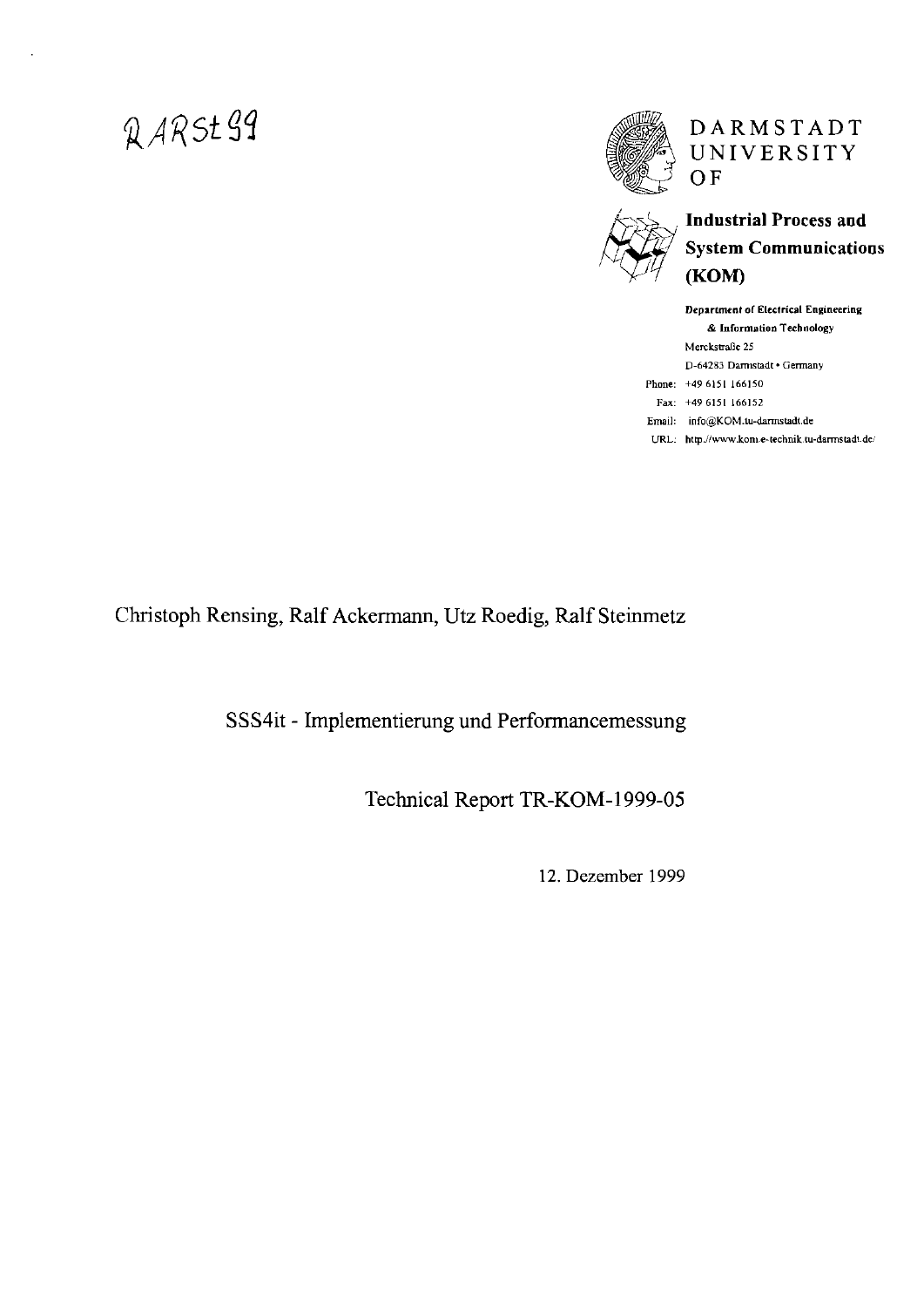#### $\mathbf{1}$

# **SSS4it** - **Implementierung und Performancemessung**

*C. Rensing<sup>1</sup>, R. Ackermann<sup>1</sup>, Utz Roedig<sup>1</sup>, Ralf Steinmetz<sup>1,2</sup>* 

Industrielle Prozess- und Systemkommunikation GMD IPSI<br>Technische Universität Darmstadt Forschungszentrum Informati

 $1$  2 Technische Universität Darmstadt Forschungszentrum Informationstechnik GmbH<br>Merckstr. 25 · D-64283 Darmstadt Dolivostr. 15 · D-64293 Darmstadt · Germany Dolivostr. 15 · D-64293 Darmstadt · Germany

{Christoph.Rensing, Ralf.Ackermann, Utz.Roedig, Ralf.Steinmetz}@kom.tu-darmstadt.de

**Abstract:** Multimedia communication deals with the transfer, the protocols, services and mechanisms of discrete media data (such as text and graphics) *and* continuous media data (like audio and video) in/over digital networks. Such a communication requires all involved components to be capable of handling a well-defined qualiiy of service. The most important quality of service parameters are used to request (1) the required capacities of the involved resources, (2) compliance to end-to-end delay and jitter as timing restrictions, and (3) restriction of the lass characteristics.

In this paper we describe the necessary issues and we study the ability of cument networks and communication systems to support distributed multimedia applications. Further, we discuss upcoming approaches and systems which promise to provide the necessary mechanisms and consider which issues **arc** missing for a complete multimedia communication infrastructure.

**Keywords:** multimedia, communication, quality of service, reservation, scaling

## **1 Introduction**

Multimedia systems have attracted much attention during the last few years in the society as a whole and in the information technology field in particular. Multimedia communication comprises the techniques needed for distributed multimedia systems. To enable the access to information such as audio and video data, techniques must be developed which allow for the handling of audiovisual information in computer and communication systems.

In this paper, we discuss ... *Multimedia itself* ...

**As** outlined in [StNa95] we understand continuous media data **as** time-dependent data in multimedia systems (such as audio and video data) which is manipulated in well-defined parts per time interval according to a contract.

Part of this work was done while the authors were with IBM's European Networking Center, Germany. This work is supported in part by a grant of: Volkswagen-Stiftung, D-30519 Hannover, Germany.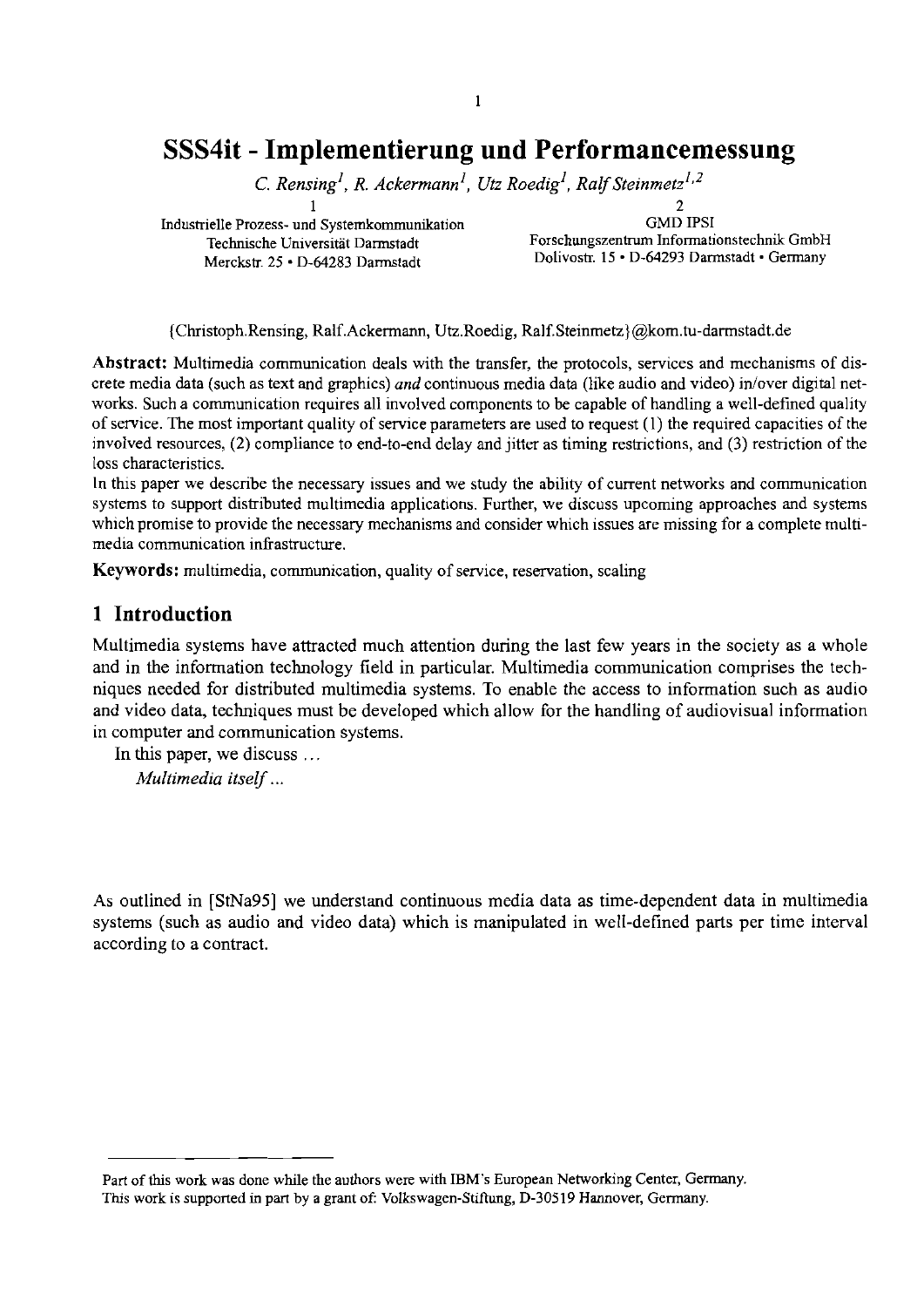In the following section ... The principal issues for QoS provisioning are described in Section 3. Subsequently ... Before we conclude the paper, we discuss the ability of current systems to support distnbuted multimedia applications and consider which issues are still missing in XXX.

# **2 Requirements of Distributed Multimedia Applications**

Distributed multimedia applications have several requirements with respect to the service offered to them by the comrnunication system.' These requirements depend on the type of the application and on its usage scenano. For instance, a non-conversational application for the retneval of audiovisual data has different needs than a conversational application for live audiovisual communication (e.g., a conferencing tool). The usage scenario influences the criticality of the demands. For example, a home user video-conference, say between parents and children, is not as critical as a video-conference used as part of remote diagnosis by a physician.

 $\ddotsc$ 

For various multimedia applications, especially in the conferencing realm, multiple receivers are interested in receiving the same data. For instance, in a talk distributed via the network, all listeners must receive the same data. Sending each person a single copy wastes resources since for parts of the path from the sender to the receivers, the same nodes are traversed. Thus, multicast should be used which provides for the transmission of a single copy of data to multiple receivers (Figure 1). In addition to reduced network load, multicast lowers also the processing load of the sender. Multicast must not be limited to a single sender; in conferencing scenarios, it is usual to have several senders which normally do not use the resources at the same time (e.g., only one person is speaking). Hence, mechanisms for m: n multicast allow for even reduced resource demands.



Para with more text

# **3 Quality of Service**

#### **3.1 QoS Provisioning Steps and Components**

In order to provide QoS by using resource reservation and scheduling, the following steps must be performed in **turn** at each system and component participating in the end-to-end application:

- QoS *speczfication*
- *Reservation*
- *Enforcement*

<sup>1.</sup> Other application areas than distributed multimedia applications have related Service rcquirements, e.g., plant and other control systems, or large-scale simulations where the overall progress depends on the availability of single results.